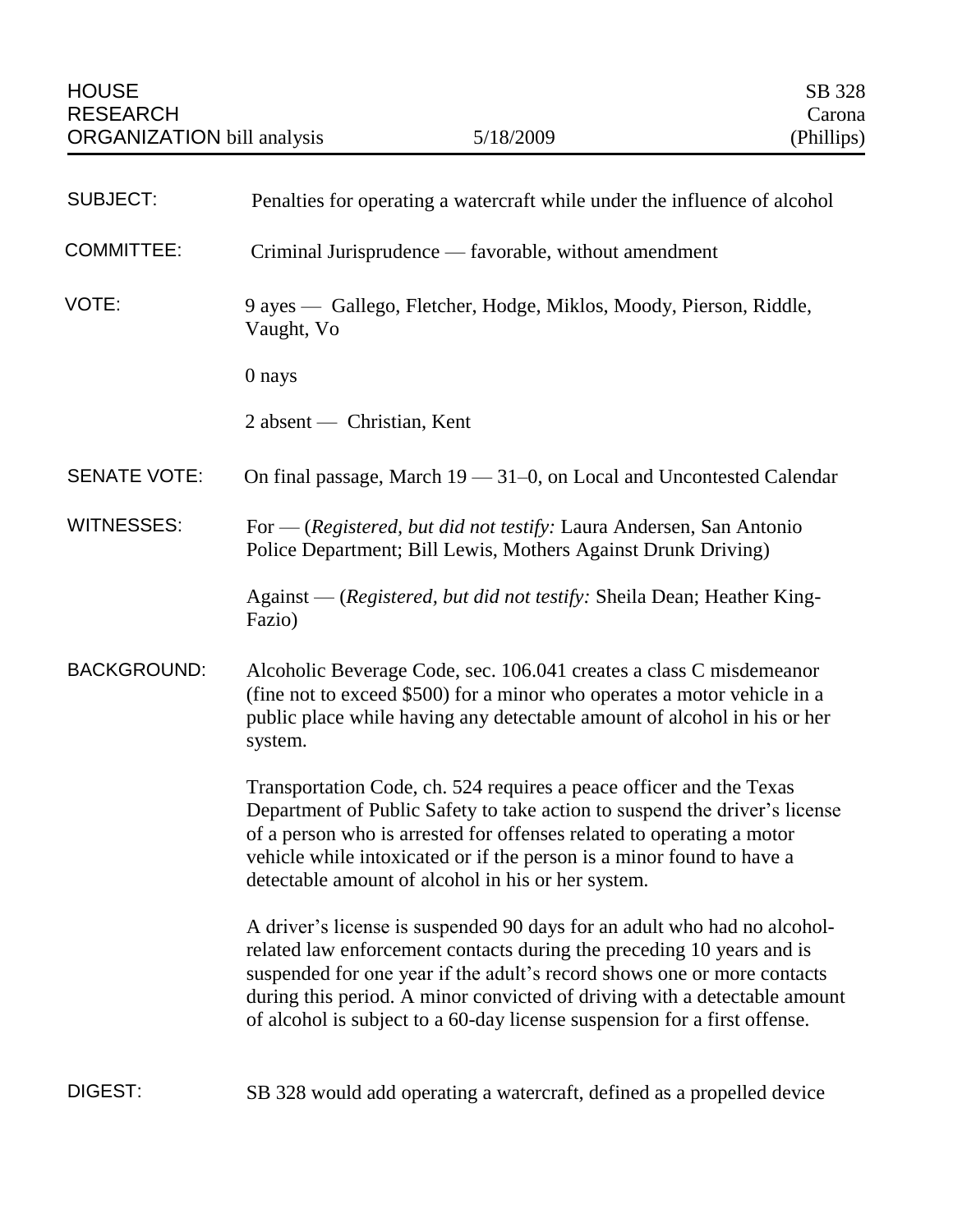## SB 328 House Research Organization page 2

|                           | used for transporting or carrying a person on water, to statutes suspending<br>a driver's license for operating a motor vehicle while intoxicated or as a<br>minor with a detectable level of alcohol.                                                                                                                                                                                                                                                                                                                                                                                                                                                                                                                        |
|---------------------------|-------------------------------------------------------------------------------------------------------------------------------------------------------------------------------------------------------------------------------------------------------------------------------------------------------------------------------------------------------------------------------------------------------------------------------------------------------------------------------------------------------------------------------------------------------------------------------------------------------------------------------------------------------------------------------------------------------------------------------|
|                           | The bill would require a driver's license suspension if, on the date a breath<br>or blood specimen was obtained, a person was a minor and was found to<br>have had a detectable amount of alcohol in his or her system.                                                                                                                                                                                                                                                                                                                                                                                                                                                                                                       |
|                           | A license suspension for operating a watercraft while intoxicated or<br>refusing to submit a breath or blood specimen if the watercraft operated<br>was powered with an engine with a rating of 50 horsepower or more<br>would be considered an alcohol- or drug-related enforcement contact.                                                                                                                                                                                                                                                                                                                                                                                                                                 |
|                           | The bill also would add the infraction of driving while intoxicated with a<br>child passenger to current restrictions for driving under the influence.                                                                                                                                                                                                                                                                                                                                                                                                                                                                                                                                                                        |
|                           | The bill would take effect September 1, 2009, and apply to an offense<br>committed on or after that date.                                                                                                                                                                                                                                                                                                                                                                                                                                                                                                                                                                                                                     |
| <b>SUPPORTERS</b><br>SAY: | SB 328 would correct asymmetries in current statutes that provide<br>different penalties for operating a watercraft, such as a motorboat, and<br>operating a motor vehicle under the influence of alcohol. For example,<br>current law does not allow for a driver's license suspension for intoxicated<br>individuals operating a motorboat. In addition, the offense of operating a<br>motorboat with a detectable level of alcohol does not apply specifically to<br>minors, as it does with motor vehicles. There is no reason different<br>penalties should apply to operating a motor vehicle and a watercraft while<br>under the influence, since both require judgment not possessed by an<br>intoxicated individual. |
|                           | The bill also would correct current omissions in law that do not recognize<br>offenses related to operating a motorboat while intoxicated in determining<br>the duration of a license suspension for similar, future infractions. The bill<br>would clarify that a minor who committed an offense of operating a motor<br>boat while intoxicated would be charged for the day an offense was<br>committed, and not the date of the trial.                                                                                                                                                                                                                                                                                     |
| <b>OPPONENTS</b><br>SAY:  | SB 328 would expand current law enforcement practices that involve the<br>invasion of privacy, such as the extraction and retention of blood samples<br>of potential violators. The bill also would continue the ineffective<br>approach of enhancing penalties for alcohol-related offenses. Increased                                                                                                                                                                                                                                                                                                                                                                                                                       |